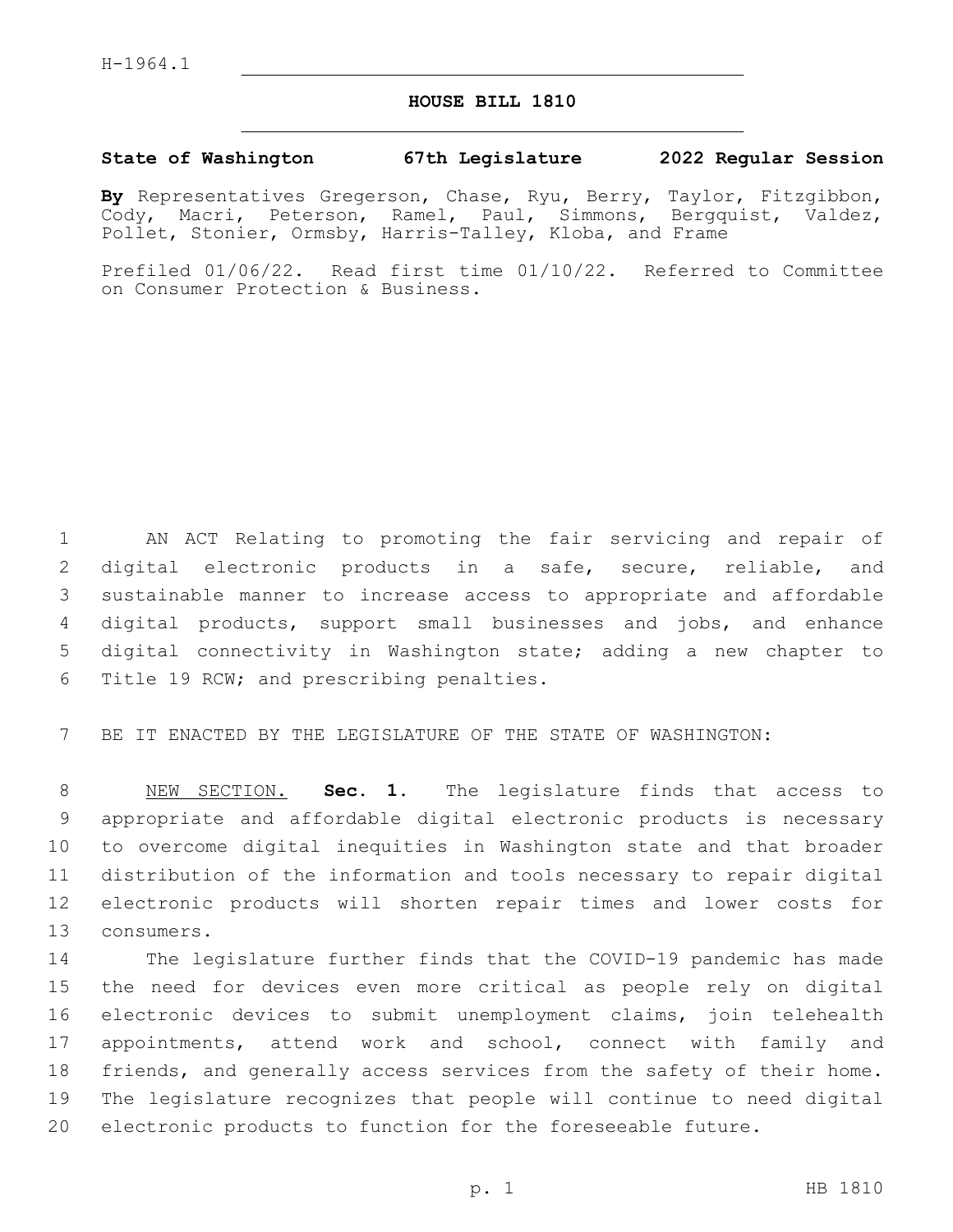The legislature further finds that low-income and black Washingtonians face disproportionate barriers to accessing internet in their homes. Recent census household pulse survey data shows that a computer is rarely or never available for children's educational use in 59 percent of households experiencing poverty and 80 percent of black households in Washington state. Also, electronic product manufacturer shops or licensed repair shops can often be in urban areas, requiring rural consumers to travel long distances for repair.

 The legislature further finds that independent repair businesses provide an important source of employment and contribute to a competitive repair market. In addition, these small business employees can more safely repair devices when appropriate parts and 13 information are readily accessible.

 The legislature further finds that digital electronic products are comprised of precious metals that are finite and unnecessary 16 early disposal can be avoided with proper repair.

 Therefore, the legislature intends to broaden access to the information and tools necessary to repair digital electronic products in a safe, secure, reliable, and sustainable manner, thereby increasing access to appropriate and affordable digital electronic products, supporting small businesses and jobs, and making it easier for all residents of Washington state to connect digitally.

 NEW SECTION. **Sec. 2.** The definitions in this section apply throughout this chapter unless the context clearly requires otherwise.

 (1) "Authorized repair provider" means a person or business that has an arrangement for a definite or indefinite period with an original manufacturer, in which the original manufacturer grants to a person or business a license to use a trade name, service mark, or related characteristic for the purposes of offering repair services 31 under the name of the original manufacturer.

 (2) "Digital electronic product" means a desktop computer, laptop computer, tablet computer, cell phone, or smart phone containing a microprocessor and originally manufactured for distribution and sale in the United States for general consumer purchase.

 (3) "Digital electronic product repair credential program" means a program that provides testing and certification for technical competence in the diagnosis, service, maintenance, or repair of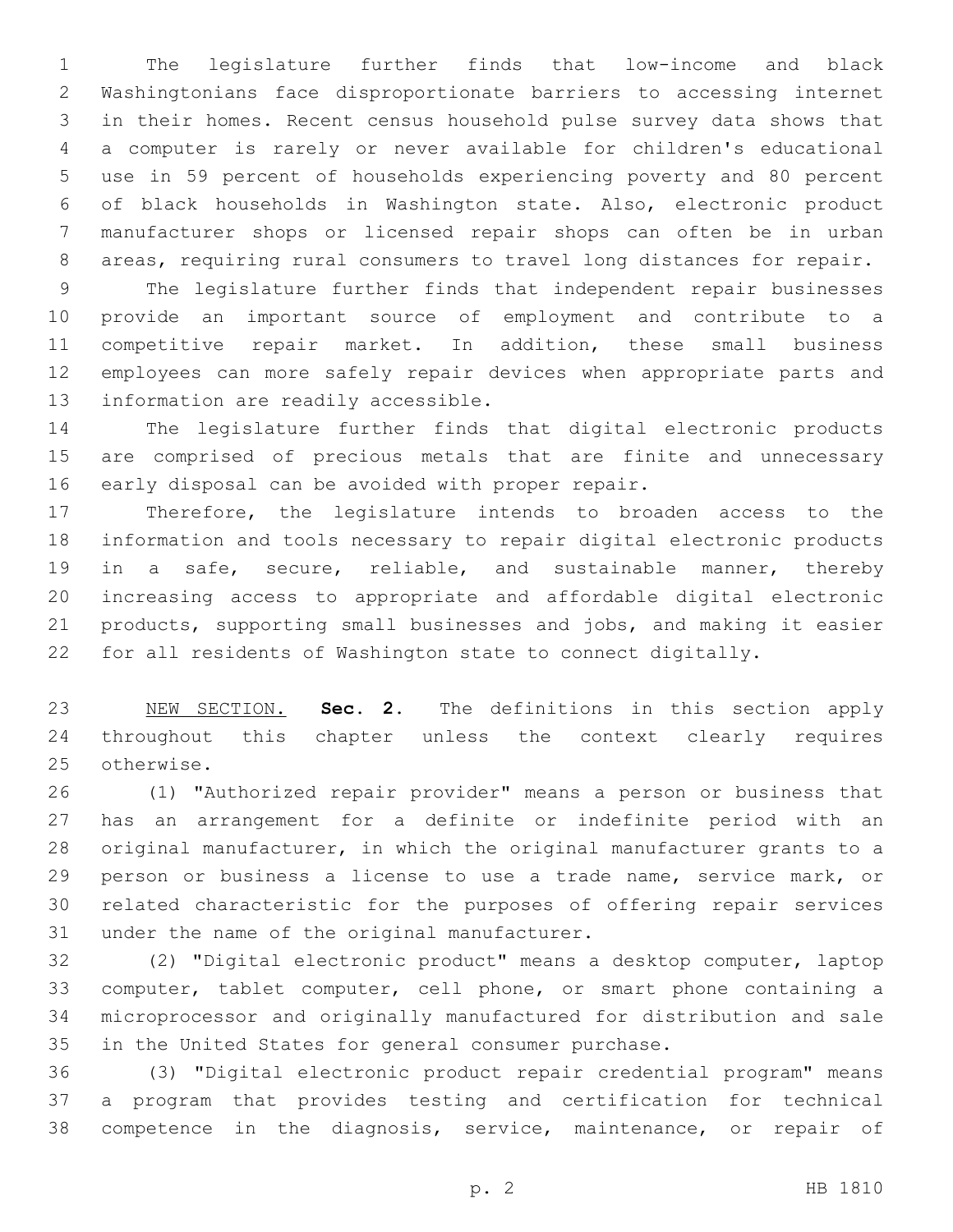digital electronic products, and includes, at minimum, the following 2 subjects as part of its curriculum:

 (a) Identifying, using, and connecting hardware components and devices;4

 (b) Installing, configuring, and troubleshooting software for digital electronic products, including support for commonly used 7 operating systems;

(c) Troubleshooting hardware and network issues;

 (d) Explaining types of networks and connections, including 10 TCP/IP, wi-fi, and SOHO;

 (e) Identifying and protecting against security vulnerabilities for digital electronic products and their network connections; and

 (f) Following best practices for safety, environmental impacts, 14 and communication and professionalism.

 (4) "Documentation" means any manual, diagram, reporting output, service code description, schematic, if applicable, or other guidance or information, or its equivalent, which is made available by an original manufacturer to an authorized repair provider and that is intended for use in providing the services of diagnosis or repair of 20 digital electronic equipment.

 (5) "Embedded software" means any programmable instructions provided on firmware delivered with the digital electronic product for the purposes of product operation, including all relevant patches and fixes made by the original manufacturer for this purpose 25 including, but not limited to, synonyms "basic internal operating system," "internal operating system," "machine code," "assembly 27 code, " "root code, " and "microcode."

 (6) "Fair and reasonable terms" means an equitable price in light of relevant factors including, but not limited to:

 (a) The net cost to the authorized repair provider for documentation, parts and tools obtained from an original manufacturer, less any discounts, rebates, or other incentive 33 programs;

 (b) The cost to the original manufacturer for preparing and distributing the documentation, parts and tools, excluding any research and development costs incurred in designing and implementing, upgrading, or altering the software or product, but including amortized capital costs for the preparation and distribution of the documentation, parts and tools;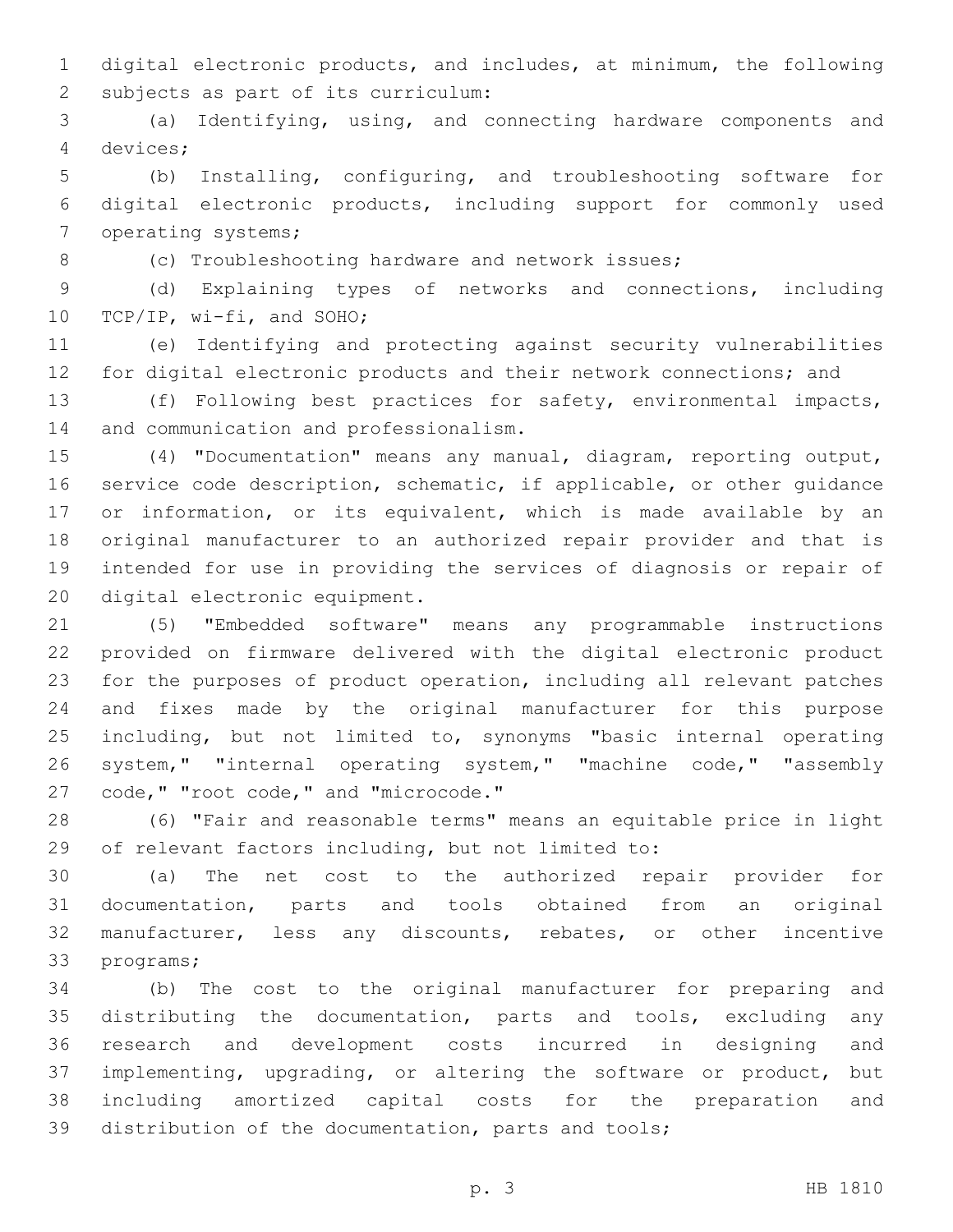(c) The price charged by other original manufacturers for similar 2 documentation, parts and tools;

 (d) The price charged by original manufacturers for similar documentation, parts and tools prior to the launch of original 5 manufacturer websites;

 (e) The ability of aftermarket technicians or shops to afford the 7 documentation, parts and tools;

 (f) The means by which the documentation, parts and tools is 9 distributed;

 (g) The extent to which the documentation, parts and tools is used, which includes the number of users, and frequency, duration, 12 and volume of use; and

13 (h) Inflation.

 (7) "Firmware" means a software program or set of instructions programmed on a hardware device to allow the device to communicate 16 with other computer hardware.

 (8) "Independent repair provider" means a person or business operating in this state that is not affiliated with an original manufacturer or an original manufacturer's authorized repair provider, which is engaged in the diagnosis, service, maintenance, or repair of digital electronic products and which is able to demonstrate that it possesses the technical competence and financial assurance required for the performance of safe, secure, reliable, and sustainable repairs of applicable digital electronic equipment by obtaining and maintaining certification by a qualifying digital electronic product repair credential program. However, for the purposes of this section, an original manufacturer may be considered an independent repair provider for purposes of those instances when such an original manufacturer engages in the diagnosis, service, maintenance, or repair of equipment that is not affiliated with the original manufacturer and obtains and maintains the required certification.32

 (9) "Medical device" means an instrument, apparatus, implement, machine, contrivance, implant, or other similar or related article, including a component part, or accessory, as defined in the federal food, drug, and cosmetic act (21 U.S.C. Sec. 321(h)), as amended, that is intended for use in the diagnosis of disease or other conditions, or in the cure, mitigation, treatment, or prevention of 39 disease, in humans or other animals.

p. 4 HB 1810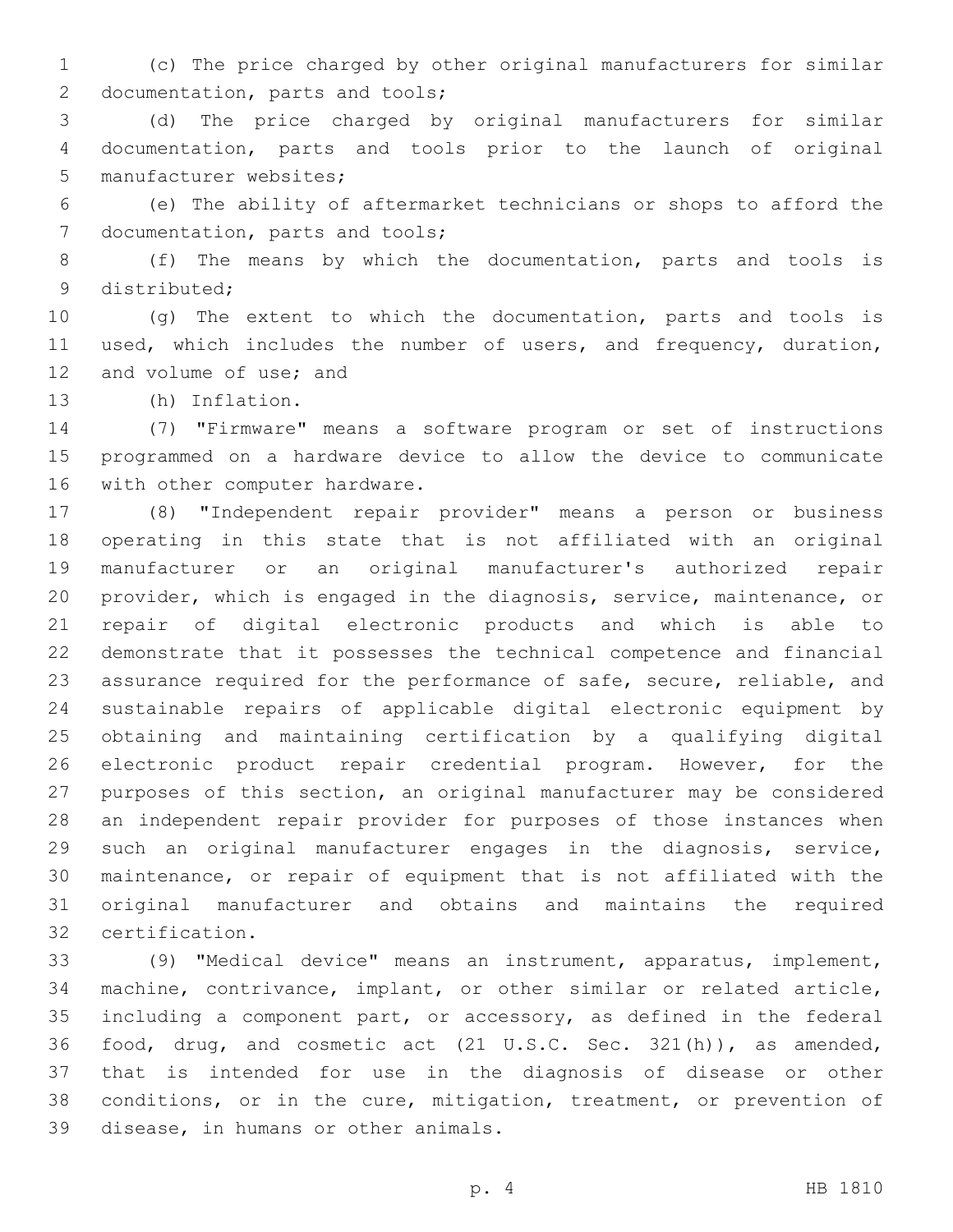(10)(a) "Motor vehicle" means any vehicle that is designed for transporting persons or property on a street or highway and is certified by the motor vehicle manufacturer under all applicable federal safety and emissions standards and requirements for 5 distribution and sale in the United States.

(b) Motor vehicle does not include:6

7 (i) A motorcycle; or

 (ii) A recreational vehicle or manufactured home equipped for 9 habitation.

 (11) "Motor vehicle dealer" means any person or business who, in the ordinary course of business, is engaged in the business of selling or leasing new motor vehicles to a person or business pursuant to a franchise agreement, who has obtained a license under the motor vehicle industry regulation act, and who is engaged in the diagnosis, service, maintenance, or repair of motor vehicles or motor vehicle engines pursuant to such a franchise agreement.

 (12) "Motor vehicle manufacturer" means any person or business engaged in the business of manufacturing or assembling new motor 19 vehicles.

 (13) "Nonroad engine" means an internal combustion engine, including the fuel system, that is not: (a) Used in a motor vehicle or a vehicle used solely for competition; or (b) subject to the standards of performance for new stationary sources or the emissions standards for new motor vehicles or new motor vehicle engines promulgated under the clean air act, (42 U.S.C. Secs. 7411 and 7521).

 (14) "Nonroad engine, nonroad equipment, or nonroad vehicle dealer" means any person who is engaged in the sale or the distribution of new nonroad engines, new nonroad equipment, or new 29 nonroad vehicles to the ultimate purchaser.

 (15) "Nonroad engine, nonroad equipment, or nonroad vehicle manufacturer" means any person engaged in the manufacturing or assembling of new nonroad engines, new nonroad equipment, or new nonroad vehicles, or importing such engines, equipment, or vehicles for resale, or who acts for and is under the control of any such person in connection with the distribution of new nonroad engines, new nonroad equipment, or new nonroad vehicles, but does not include any dealer with respect to new nonroad engines, new nonroad equipment, or new nonroad vehicles received by the dealer in commerce.39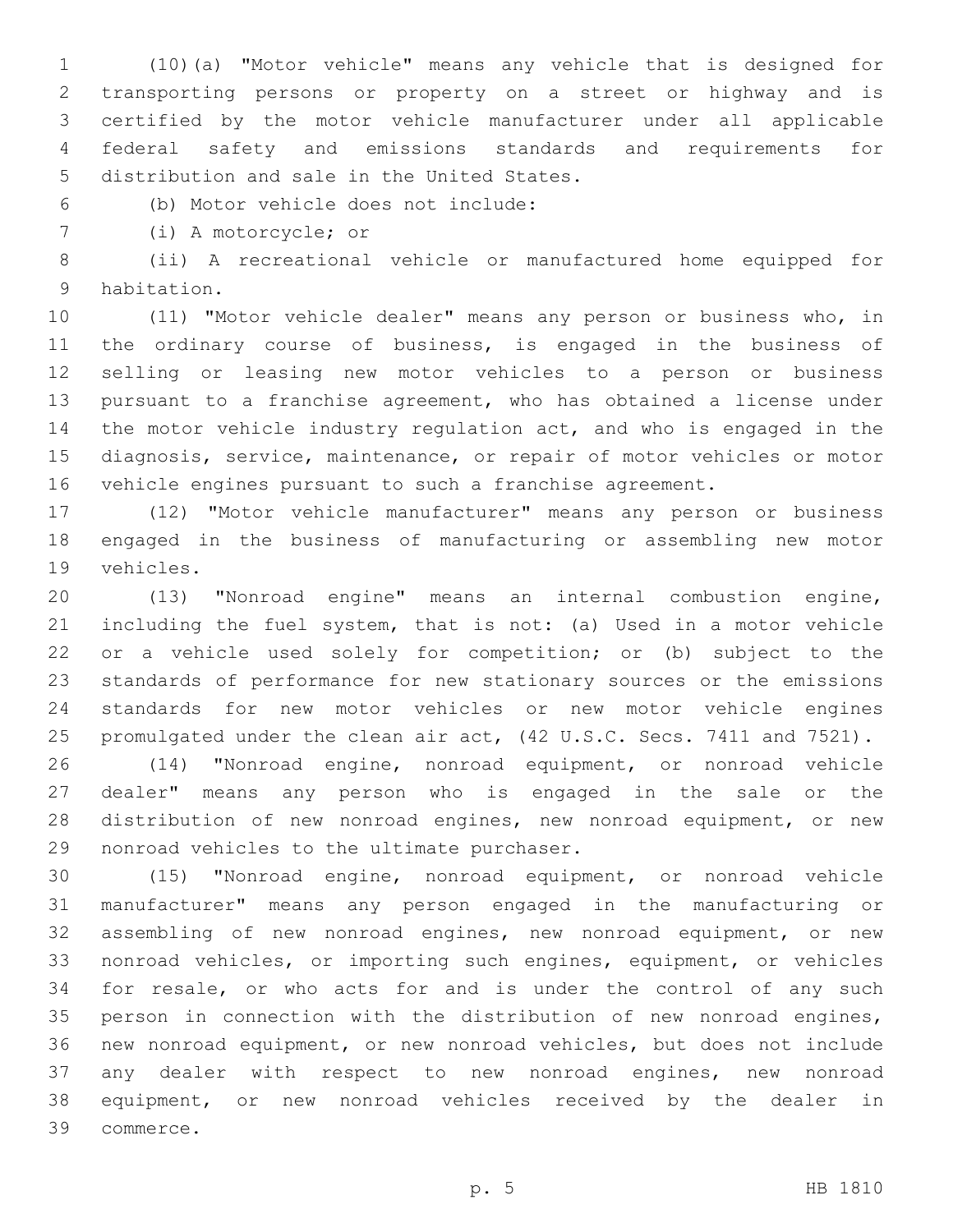(16) "Nonroad equipment" means equipment that is powered by a nonroad engine and that is not a motor vehicle, a vehicle used solely 3 for competition, or a nonroad vehicle.

 (17) "Nonroad vehicle" means a vehicle that is powered by a nonroad engine and that is not a motor vehicle or a vehicle used 6 solely for competition.

 (18) "Original manufacturer" means a person or business who, in the ordinary course of its business, is engaged in the business of selling or leasing new digital electronic products that are manufactured by that person or business to consumers or other end users, and is engaged in the diagnosis, service, maintenance, or 12 repair of that product.

 (19) "Owner" means a person or business who owns or leases a digital electronic product purchased or used in this state.

 (20) "Part" or "service part" means any replacement part, either new or used, or its equivalent, which is made available by the original manufacturer to an authorized repair provider for purposes of effecting repair of the original manufacturer's digital electronic 19 equipment.

 (21) "Remote diagnostic" means any remote data transfer function between a digital electronic product and the provider of repair services, including for the purposes of remote diagnostics, settings 23 controls, or location identification.

 (22) "Stationary engine" means an internal combustion engine that is not used in a motor vehicle, a vehicle used solely for competition, a nonroad vehicle, or nonroad equipment.

 (23) "Stationary engine or stationary equipment dealer" means any person who is engaged in the sale or the distribution of new stationary engines or new stationary equipment to the ultimate 30 purchaser.

 (24) "Stationary engine or stationary equipment manufacturer" means any person engaged in the manufacturing or assembling of new stationary engines or new stationary equipment, or importing such engines or equipment for resale, or who acts for and is under the control of any such person in connection with the distribution of new stationary engines or new stationary equipment, but does not include any dealer with respect to new stationary engines or new stationary 38 equipment received by the dealer in commerce.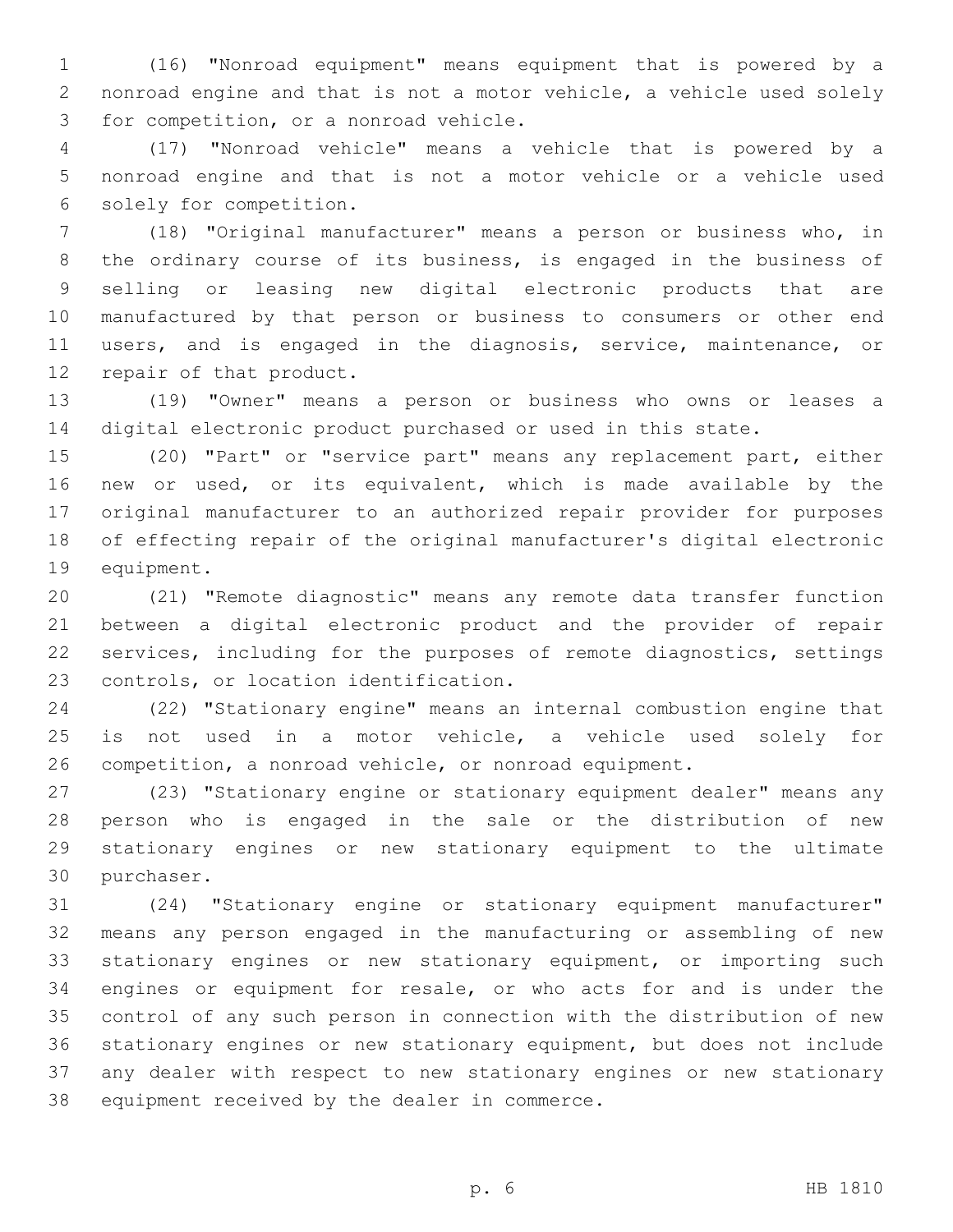(25) "Stationary equipment" means equipment that is powered by a stationary engine and that is not a motor vehicle, a vehicle used solely for competition, a nonroad vehicle, or nonroad equipment.

 (26) "Tool" means any software program, hardware implement, or other apparatus, or its equivalent, which is made available by an original manufacturer to an authorized repair provider, and that is used for diagnosis, or repair of the original manufacturer's digital electronic equipment, including software or other mechanisms that provision, program, or pair a new part, calibrate functionality, or perform any other function required to bring the product back to 11 fully functional condition.

 (27) "Trade secret" means anything tangible or intangible or electronically stored or kept that constitutes, represents, evidences, or records intellectual property, including secret or confidentially held designs, processes, procedures, formulas, inventions, or improvements, or secret or confidentially held scientific, technical, merchandising, production, financial, business, or management information, or any other trade secret as defined in 18 U.S.C. Sec. 1839, as that section existed on January 1, 2017.

 NEW SECTION. **Sec. 3.** (1) Original manufacturers of digital electronic products sold in Washington state must make available:

 (a) To independent repair providers of digital electronic products manufactured by the original manufacturer the documentation, 25 parts and tools, including corrections to embedded software, and safety and security patches on fair and reasonable terms that the original manufacturer makes available to its authorized repair 28 provider, effective January 1, 2023; and

 (b) For purchase by the owner, documentation, parts, tools, inclusive of any updates to the embedded software of the equipment or parts, upon fair and reasonable terms, except where the diagnosis, maintenance, or repair of such products presents a reasonably foreseeable risk of property damage or personal injury, effective 34 January 1, 2024.

 (2) Nothing in this section requires the original manufacturer to sell service parts if the service parts are no longer available to the authorized repair provider of the original manufacturer.

 (3) Any original manufacturer that sells any documentation, parts, or tools to any independent repair provider in a format that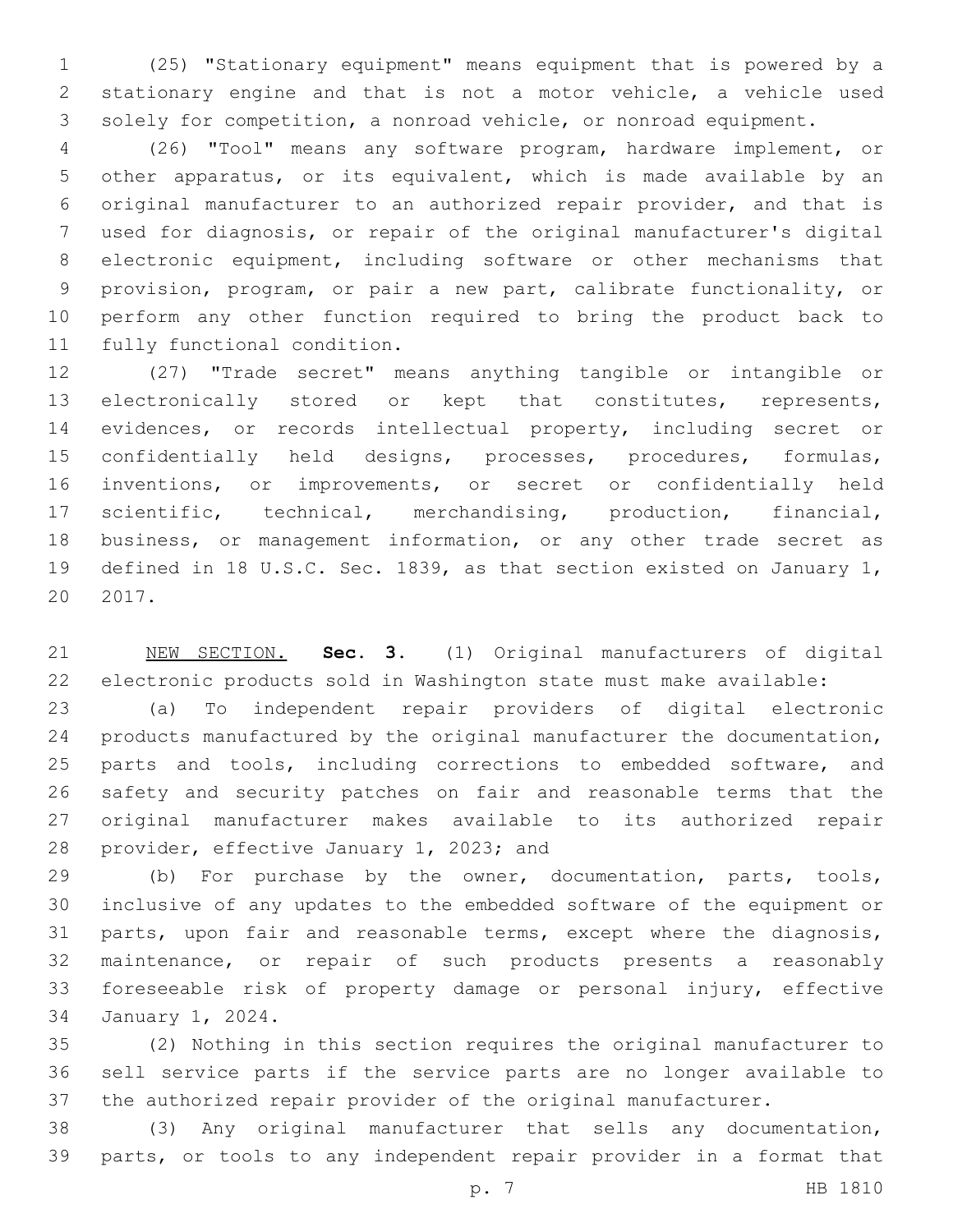is standardized with other original manufacturers, and on terms and conditions more favorable than the manner and the terms and conditions pursuant to which the authorized repair provider obtains the same diagnostic, service, or repair documentation, is prohibited from requiring any authorized repair provider to continue purchasing diagnostic, service, or repair documentation in a proprietary format, unless the proprietary format includes diagnostic, service, or repair documentation or functionality that is not available in such a 9 standardized format.

 (4)(a) Each original manufacturer of digital electronic products sold or used in the state must make available for purchase by independent repair providers all documentation, parts, and tools that the original manufacturer makes available to its own authorized 14 repair providers.

 (b) Each original manufacturer must offer tools for sale to independent repair providers upon fair and reasonable terms. Each original manufacturer that provides tools has fully satisfied its obligations under this section and thereafter is not responsible for 19 the content and functionality of such tools.

 (5) Original manufacturer equipment or parts sold or used in this state for the purpose of providing security-related functions may not exclude diagnostic, service, and repair information necessary to reset a security-related electronic function from information provided to owners and independent repair facilities. If excluded 25 under this subsection, the information necessary to reset an immobilizer system or security-related electronic module may be obtained by owners and independent repair facilities through the 28 appropriate secure data release systems.

 (6) As an alternative to the obligations set forth in subsections (1) through (5) of this section, original manufacturers of digital electronic products sold on or after January 1, 2023, may provide a training program and allow any licensed Washington business to get certified as a "manufacturer certified repair facility" in an open 34 and fair certification process.

 NEW SECTION. **Sec. 4.** (1) Nothing in this chapter may be construed to require an original manufacturer to divulge a trade secret.

 (2) Notwithstanding any law or rule to the contrary, no provision in this chapter may be read, interpreted, or construed to abrogate,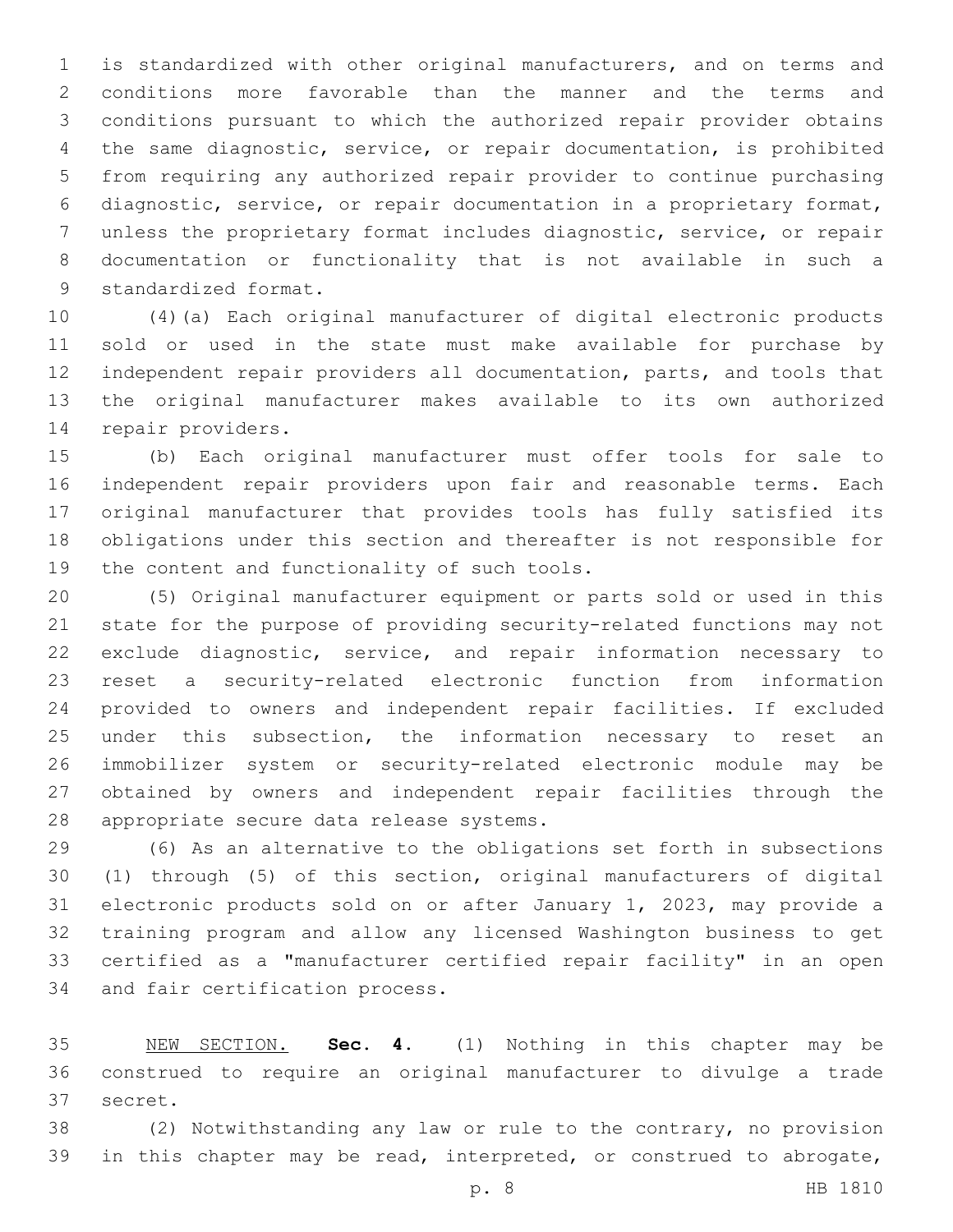interfere with, contradict, or alter the terms of any agreement executed and in force between an authorized repair provider and an original manufacturer including, but not limited to, the performance or provision of warranty or recall repair work by an authorized repair provider on behalf of an original manufacturer pursuant to such an authorized repair agreement, except that any provision in such an authorized repair agreement that purports to waive, avoid, restrict, or limit an original manufacturer's compliance with this 9 section is void and unenforceable.

 (3) Nothing in this chapter may be construed to require original manufacturers or authorized repair providers to provide an independent repair provider access to nondiagnostic and repair information by an original manufacturer to an authorized repair provider pursuant to the terms of an authorizing agreement.

 NEW SECTION. **Sec. 5.** (1) Original manufacturers shall not be liable for repairs provided by independent repair providers, including damage to digital electronic products that occur during repairs conducted by independent repair providers, including any indirect, incidental, special, or consequential damages; any loss of data, privacy, or profits; or any inability to use, or reduced functionality of the digital electronic products resulting from repair.

 (2) The original manufacturer does not warrant any repairs 24 provided by independent repair providers.

 NEW SECTION. **Sec. 6.** (1) Nothing in this chapter applies to motor vehicle manufacturers, any product or service of a motor vehicle manufacturer, or motor vehicle dealers.

28 (2) Nothing in this chapter applies to:

 (a) Nonroad engine, nonroad equipment, or nonroad vehicle manufacturers, any product or service of a nonroad engine, nonroad equipment, or nonroad vehicle manufacturer, or nonroad engine, 32 nonroad equipment, or nonroad vehicle dealers; or

 (b) Stationary engine or stationary equipment manufacturers, any product or service of a stationary engine or stationary equipment manufacturer, or stationary engine or stationary equipment dealers.

 (3)(a) Nothing in this chapter applies to manufacturers or distributors of a medical device as defined in the federal food, drug, and cosmetic act (21 U.S.C. Sec. 301 et seq.) or a digital